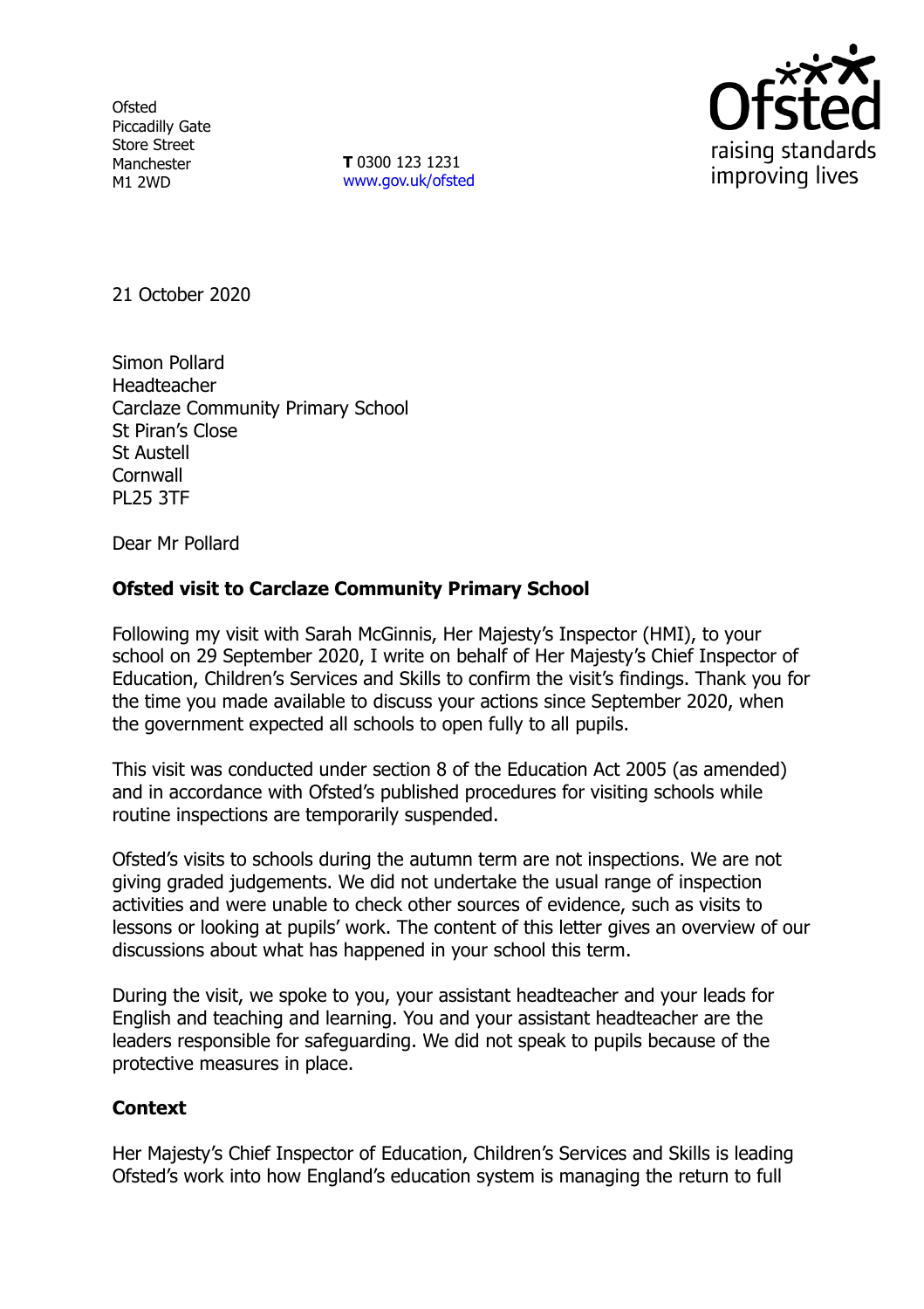

education for pupils, following an extended break in formal schooling due to the COVID-19 (coronavirus) pandemic.

In undertaking this focused work, HMI are visiting a broad range of schools. HMI will visit a sample of:

- approximately 1,200 schools across all Ofsted grades (outstanding, good, requires improvement and inadequate)
- maintained schools, academies and free schools, special schools and centres of alternative provision, including those in cities, and coastal, town or rural communities.

The information from this visit will feed into Ofsted's national reporting so that the insights can be shared with the government and the education sector. We did not find any significant concerns during the visit. In such a case, an inspection report would be published on our website and available to parents and carers.

We did not consider your response to COVID-19 during the spring and summer terms 2020, when the school was not open to all pupils.

## **From this visit, inspectors noted that:**

- All pupils returned to school full time on Monday, 7 September 2020.
- **Pupils' attendance is currently lower than it was at the same time last year.** You have had a number of pupils who have been away because they are ill or have shown possible symptoms of COVID-19. There were no 'bubbles' isolating at the time of the visit.
- When pupils returned in September, you carried out a number of assessments. For example, you tested pupils' English and mathematics abilities. In Years 1, 2 and 3, you checked pupils' phonetic knowledge. Consequently, you have prioritised pupils' oracy and expressive communication, reading and mathematics.
- Pupils are studying your full curriculum with minor adaptions. You have extended the school day to make this possible. You believe it may be possible for the school day to go back to normal in January 2021, although you are keeping this under review. You recognise that there are some things that you cannot continue to teach. For example, you are not planning to teach swimming, at this stage. Some other elements of physical education have also been stopped, such as playing invasion games.
- Reading is now a priority across the school. By extending the school day, you have been able to provide extra time to teach reading, including phonics. You have amended some curriculum planning in English, so that pupils can access key texts within your curriculum that were missed because of lockdown.